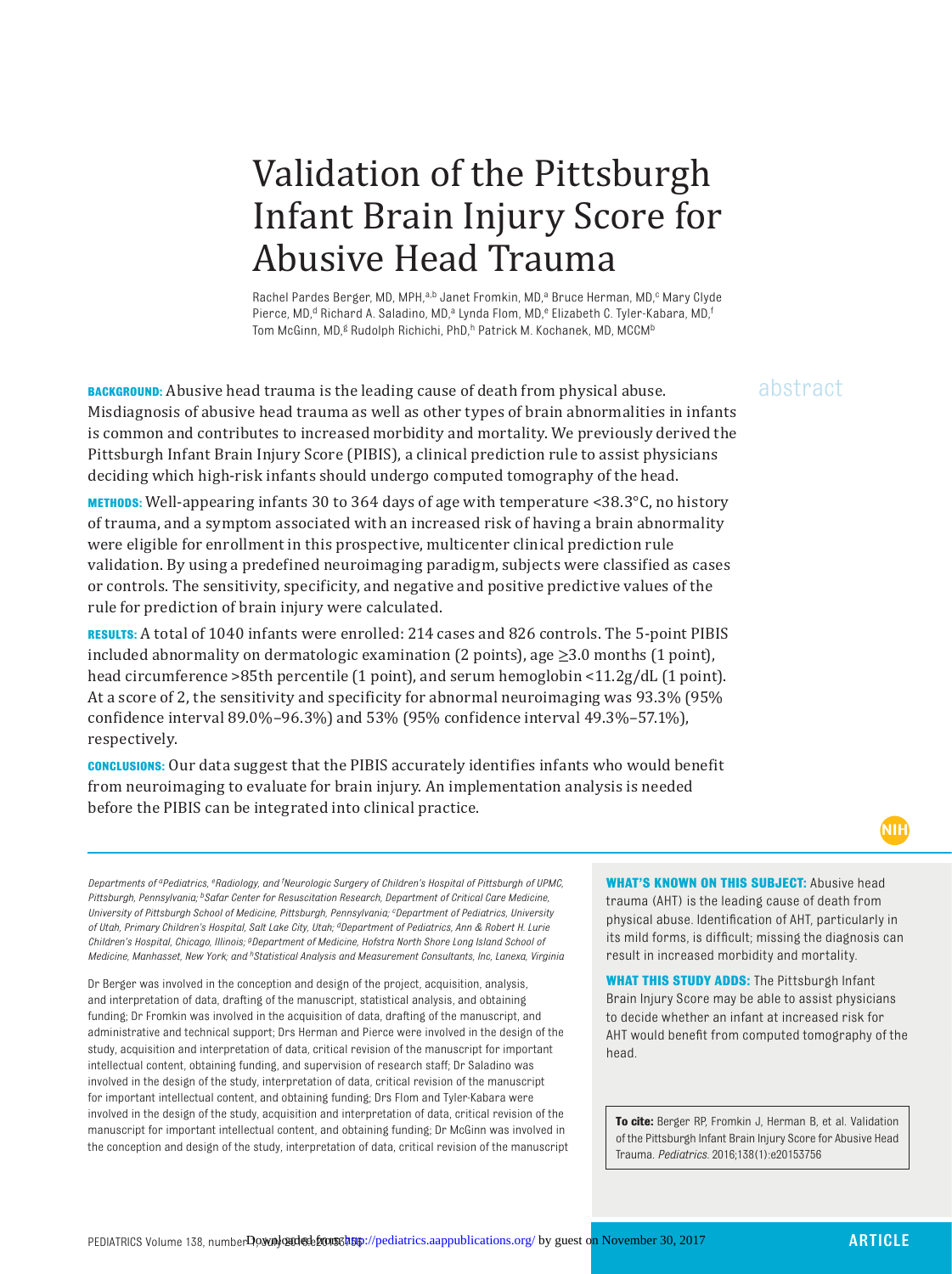Abusive head trauma (AHT) is the leading cause of death from traumatic brain injury in infants $1-3$  and the leading cause of death from physical abuse in the United States.4

A retrospective study using the Centers for Disease Control and Prevention definition of AHT demonstrated a rate of ∼1 in 3000 infants.5 Studies in other countries suggest similar incidences. $6,7$ 

Proper diagnosis of mild AHT is difficult because caretakers rarely provide an accurate history,<sup>8</sup> infants present with nonspecific symptoms, such as vomiting or fussiness, and physical examination is often normal.9–11 As a result, misdiagnosis is common and can have catastrophic medical consequences.11–13 In a landmark study,<sup>12</sup> 31% (54/173) of children diagnosed with AHT were evaluated previously by a physician for symptoms compatible with brain injury. A multicenter study 15 years later demonstrated a similar rate of missed diagnoses (M. Letson, MD, MEd, personal communication, 2016), suggesting that early, accurate diagnosis of AHT continues to be challenging.

Although AHT is the leading cause of morbidity and mortality from brain injury in infants, infants with atraumatic neurologic abnormalities, such as hydrocephalus or a brain tumor, and infants with traumatic injuries that are not due to abuse, can present with the same symptoms as infants with AHT. Timely diagnosis of these non-AHT–related brain abnormalities also can be difficult for the same reasons as early recognition of AHT can be difficult: physicians may not consider a brain abnormality as a cause of the infant's symptoms.

Clinical prediction rules (CPR) are tools that quantify the contributions that components of the history, physical examination, and laboratory tests make toward a patient's diagnosis.14 CPRs are particularly useful in diseases in

which clinical stakes are high and clinical experience and intuition are insensitive.15

The Pittsburgh Infant Brain Injury Score (PIBIS) CPR was retrospectively derived based on data from 187 infants (150 without brain injury and 37 with mild AHT) who presented to a tertiary care children's hospital for evaluation of nonspecific symptoms (R.P.B., unpublished data). A 5-step CPR derivation process was performed.16 Five predictor variables were identified: age  $\geq$ 3 months, head circumference percentile >90%, serum hemoglobin <11.2 g/dL, abnormality on neurologic or dermatologic examination, and a previous emergency department (ED) visit for a high-risk symptom. The receiver operator characteristic (ROC) curve using these predictor variables showed an area under the curve (AUC) of 0.87 (95% confidence interval [CI] 0.80–0.95).

The current study was designed as a multicenter, prospective validation and refinement of the PIBIS CPR.

#### **METHODS**

#### **Subjects**

The protocol was approved by the institutional review boards at Children's Hospital of Pittsburgh of UPMC (CHP), Primary Children's Hospital in Salt Lake City, Utah (SLC), and Ann & Robert H. Lurie Children's Hospital of Chicago (CHG). Enrollment at CHP started on October 1, 2006, SLC on June 1, 2010, and CHG on January 1, 2011. Consent was obtained except in cases of suspected abuse in which a waiver of informed consent was approved by all 3 institutional review boards.

#### **Enrollment Criteria**

Children were eligible if they were 30 to 364 days of age, well-appearing, and presented to a participating ED with a temperature <38.3°C, without a history of trauma and for evaluation of a symptom that is associated with an increased risk of AHT<sup>11,12</sup> (Table 1). The only exclusion criterion was having a previously abnormal computed tomography (CT) scan of the head.

#### **Measures**

#### *At Enrollment*

History of present illness, past medical history including previous ED visits, results of laboratory and radiologic testing, neurologic and dermatologic examination findings, serum hemoglobin, head circumference, and discharge diagnoses were collected. Neurologic and dermatologic examinations were recorded prospectively by the attending ED physician by using a checklist (Fig 1). If serum hemoglobin or neuroimaging were not done for clinical care, consent was obtained to participate in research. Due to increasing concern by treating physicians regarding radiation exposure, no research CTs were performed after May 1, 2012. No data about socioeconomic status or social history were collected.

#### *Follow-up*

Subjects were tracked by medical record review for 6 months after enrollment or up to 1 year of age, whichever came later. The goal of follow-up was to identify subjects with abnormal neuroimaging during the follow-up period and/or those who had neuroimaging performed to follow up on symptoms at enrollment.

#### **Classifi cation of Subjects**

Subjects were classified as cases or controls based on the results of neuroimaging. Neuroimaging was classified dichotomously by using a paradigm developed a priori (Table 2). Controls included subjects with normal neuroimaging or no neuroimaging at enrollment and during follow-up. Cases included subjects with abnormal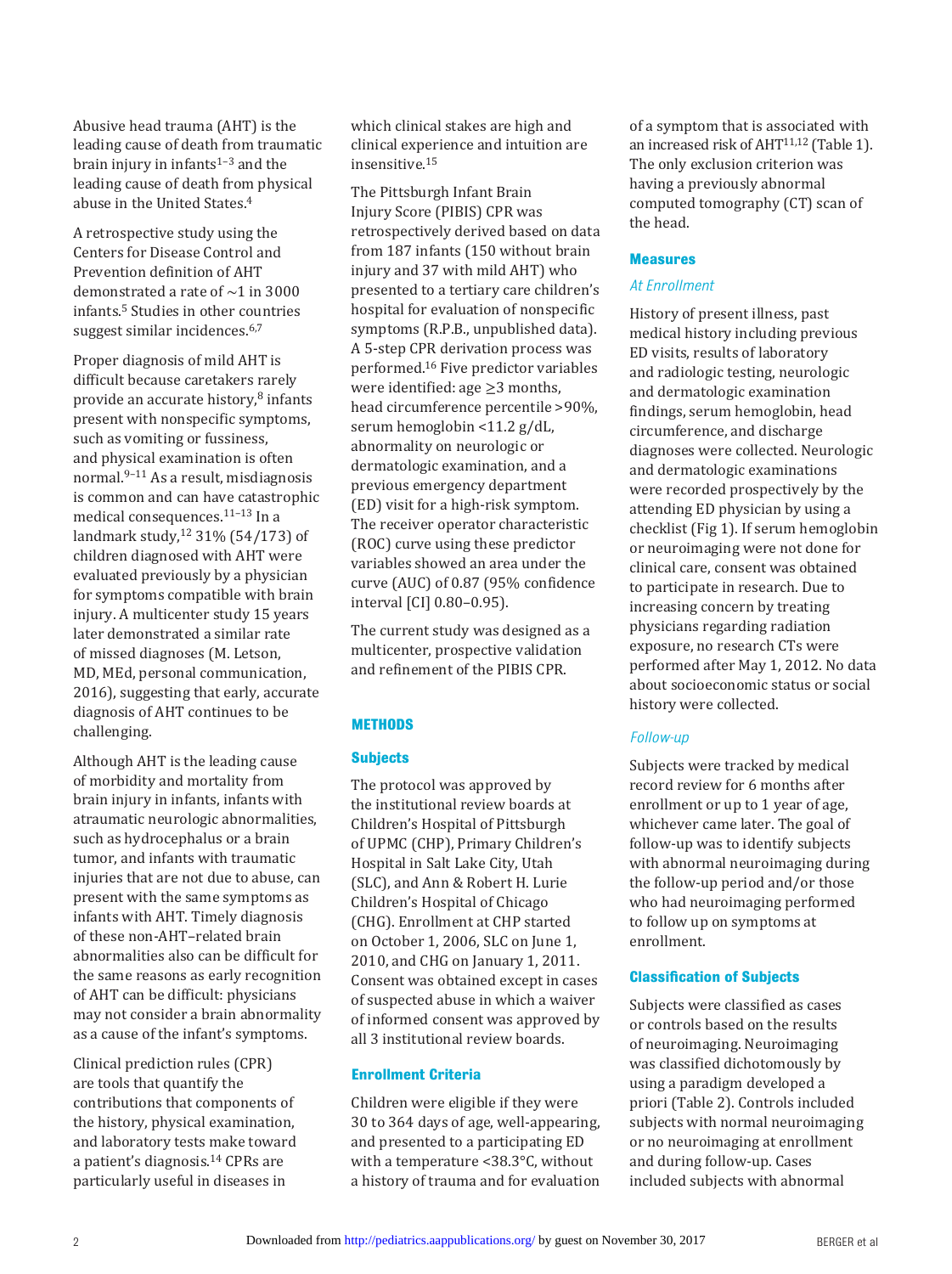**TABLE 1** Study Inclusion Criteria

| Inclusion Criteria: All 4 Criteria Must Be Met                                                                                 | Definition                                                                                                                                                                                                                        |
|--------------------------------------------------------------------------------------------------------------------------------|-----------------------------------------------------------------------------------------------------------------------------------------------------------------------------------------------------------------------------------|
| $30 - 364$ d of age <sup>a</sup> AND                                                                                           | Self-explanatory                                                                                                                                                                                                                  |
| Well-appearing AND                                                                                                             | Defined as GCS score of 13-15 OR by description of the<br>attending physician when no GCS score assigned                                                                                                                          |
| Temperature <38.3°C AND                                                                                                        | Defined as no measured temperature $\geq$ 38.3 $\degree$ C in the<br>previous 24 h                                                                                                                                                |
| No history of trauma AND                                                                                                       | History of trauma not given by caretaker as the reason<br>for seeking medical care. If history of trauma<br>was later provided by caretakers, this was not<br>considered to be a history of trauma for purposes<br>of eligibility |
| Seeking medical evaluation for 1 of the following<br>symptoms                                                                  | ALTE as defined by the National Institutes of Health <sup>17</sup>                                                                                                                                                                |
| (1) ALTE/apnea                                                                                                                 | Vomiting without diarrhea defined as >4 episodes of<br>vomiting in the previous 24 h $OR \geq 3$ episodes of<br>vomiting per 24 h for the previous 48 h                                                                           |
| (2) vomiting without diarrhea<br>(3) seizures or seizurelike activity<br>(4) soft tissue swelling of the scalp<br>(5) bruising |                                                                                                                                                                                                                                   |
| (6) other nonspecific neurologic symptom<br>not described above, such as lethargy,<br>fussiness, or poor feeding               |                                                                                                                                                                                                                                   |

11.2, 11.4, and 11.5g/dL were, therefore, tested. Each predictor variable was then recoded as a binary value and logistic regression was used to evaluate the relationship between each binary predictor variable and group.

Weights were assigned to each variable based on the relative magnitude of the regression coefficients in the logistic regression and these were used to generate the PIBIS. The formulas developed with these weights were evaluated by using ROC curves.

#### **RESULTS**

From October 2006 to April 2014, 1040 subjects were enrolled: 801 at CHP, 138 at SLC and 101 at CHG. Mean (SD) age was 4.7 (3.1) months; 52% were boys and 78% were white. Fifty-nine percent came directly to the ED and 40% were transferred from a physician office (30%) or referring hospital (10%). Subjects presented due to seizurelike activity (25%), apparent life-threatening event (ALTE) (19%), vomiting (16%), fussiness (16%), scalp swelling (8%), bruise (6%), or a combination of symptoms (10%).

#### **Classifi cation of Subjects as Cases Versus Controls**

Of the 1040 subjects, 826 (79%) were classified as controls and 214 (21%) as cases. There was no difference between sites in the proportion of cases. Overall, 507 (61%) of 826 of controls underwent head CT and/or MRI at enrollment or during follow-up. Eighty-three (10%) of the CTs were performed for research.

Among the 214 cases, 213 had neuroimaging at enrollment. The case without imaging at enrollment presented with seizures 2 weeks after enrollment; MRI showed chronic subdural hemorrhage. Of the 214 neuroimaging abnormalities, 166 (78%) were probable/definite

#### GCS; Glasgow Coma Scale Score.

<sup>a</sup> Children <30 d of age were excluded because the validation of PIBIS was part of a larger study evaluating the use of serum biomarkers to identify brain injury. Because serum biomarkers of brain injury are often abnormal in healthy infants <30 d of age, neonates were excluded from the entire study.

neuroimaging at enrollment or during follow-up. Cases were further classified into those with possible traumatic, probable/ definite traumatic, and atraumatic abnormalities.

CTs and MRIs were interpreted as part of clinical care and by a study neuroradiologist (L.F.). When there was a difference between interpretations, a pediatric neurosurgeon (E.C.T.K.) reviewed the images and consensus was reached. SLC and CHG images were de-identified.

AHT diagnosis was defined as a brain injury that was assessed by each site's hospital-based Child Protection Team (CPT) as being due to definite or probable, but not possible, abuse. Using the assessment of the CPT is a common way to define AHT in clinical research.<sup>1,12,18</sup>

#### **Statistical Analysis**

Demographics, descriptive data, and site-to-site comparisons were calculated by using descriptive statistics. A *P* < .05 was considered statistically significant. Listwise deletion was used to handle missing data. All statistics were performed using IBM SPSS version 22.0 (IBM SPSS Statistics, IBM Corporation, Chicago, IL).

#### **PIBIS Validation and Refinement**

The 5 predictor variables identified in the retrospective derivation were reevaluated; variables with a nonsignificant log odds ratio and that failed to increase logistic regression model fit statistics when predicting group (case versus control) were dropped from further analysis. For the remaining predictor variables, the cut-points identified in the retrospective derivation, as well as several additional cut-points, were tested. Additional cut-points were examined to see whether minor changes would improve the odds ratio, model fit statistics, and/or accuracy of PIBIS. The additional cutpoints were based on mathematical, rather than clinical, criteria. For example, the previous cutoff for hemoglobin was 11.3 g/dL; 11.1,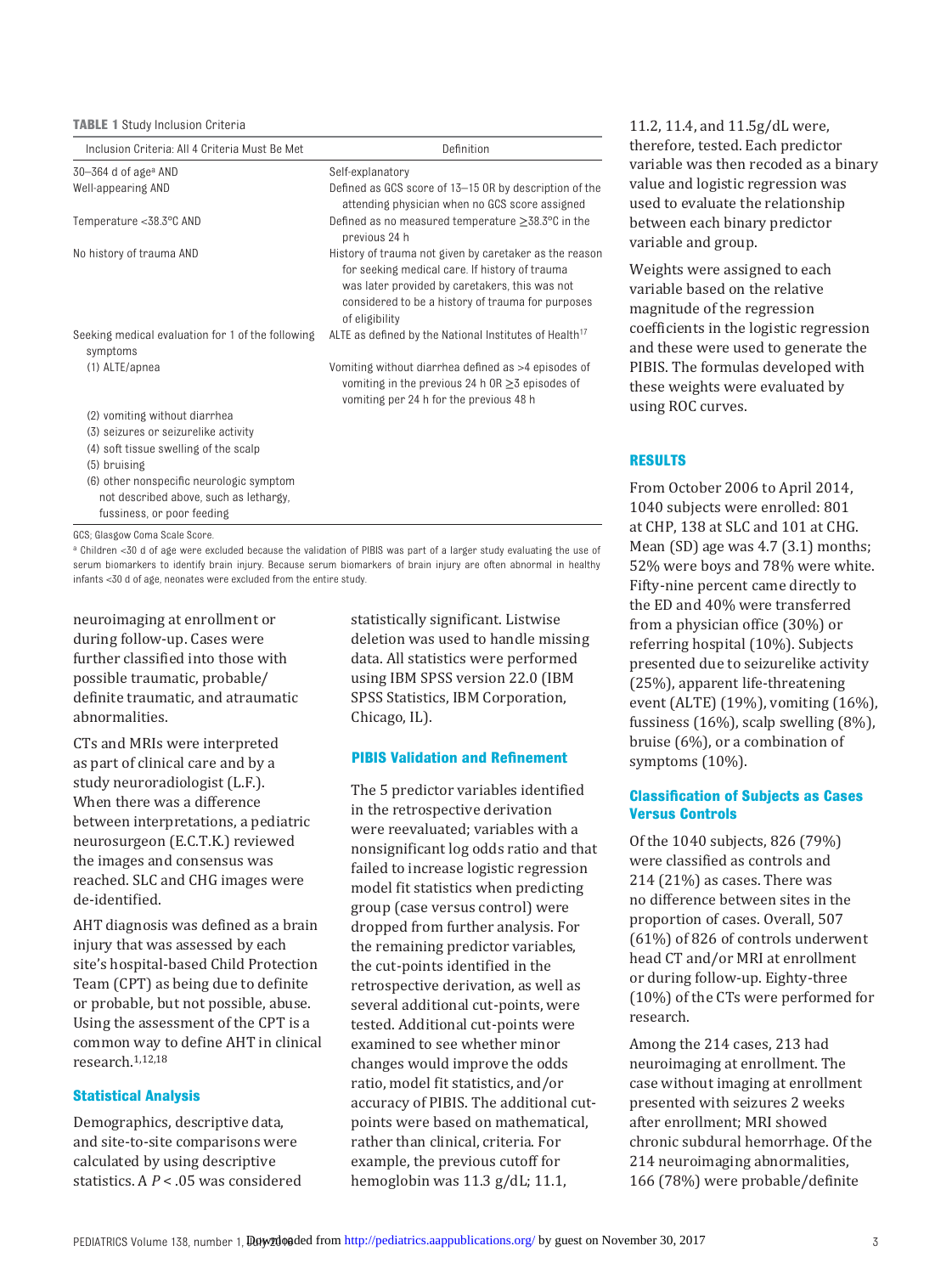| Date: $\qquad \qquad$<br>MRN:                                                                                                                                                                                         |
|-----------------------------------------------------------------------------------------------------------------------------------------------------------------------------------------------------------------------|
| Dermatologic Examination:                                                                                                                                                                                             |
| $\Box$ None of abnormalities listed below                                                                                                                                                                             |
| $\Box$ One or more of the abnormalities listed below<br>$\Box$ Bruise(s). Number: $\Box$ single $\Box$ 2 or more<br>Location (check all that apply):<br>$\Box$ ears or neck $\Box$ torso $\Box$ any other<br>location |
| $\Box$ Swelling/bump on head                                                                                                                                                                                          |
| $\Box$ Swelling of body part other than head                                                                                                                                                                          |
| $\Box$ Abrasions/lacerations/scratches<br>Number: $\Box$ single $\Box$ 2 or more<br>Location (check all that apply): $\Box$ ears or neck $\Box$ torso $\Box$ any other<br>location                                    |
| $\Box$ Eye abnormality                                                                                                                                                                                                |
| Check all that apply: $\Box$ subconjunctival hemorrhage<br>$\Box$ corneal abrasion<br>$\Box$ movement abnormality (nystagmus, abnormal<br>gaze, new strabismus, sundowning, ptosis)<br>$\Box$ Large head              |
| $\Box$ Full fontanel                                                                                                                                                                                                  |
| $\Box$ Clinically dehydrated (e.g. sunken fontanel, no tears, dry<br>mucous membranes, mottled, pale, delayed capillary refill)                                                                                       |
| $\Box$ Other abnormalities which may be related to trauma (e.g. burns,<br>petechiae, torn frenulum)                                                                                                                   |

#### **FIGURE 1**

Physical Examination Assessment for Clinical Prediction Rule Study.

trauma, 29 (13%) were possible trauma, and 19 (9%) were atraumatic abnormalities that included hydrocephalus (*n* = 6), cortical dysplasia (*n* = 7), tumors (*n* = 2), stroke (*n* = 1), arteriovenous malformation (*n* = 1), craniosynostosis (*n* = 1), and tuberous sclerosis (*n* = 1).

AHT was diagnosed in 109 subjects; all 109 were classified as probable/ definite trauma by the paradigm in Table 2. There were also 51 subjects assessed by the CPT as having possible AHT; 28 had skull fractures without intracranial hemorrhage, 12 had skull fractures with an underlying hemorrhage, 5 had chronic subdural hemorrhages, and 5 had acute extra-axial hemorrhage

with atypical clinical circumstances (eg, moderate/severe volume loss).

With the exception of children who presented with scalp swelling, in whom 75 (87%) of 86 were cases, a similar proportion of subjects with each presenting symptom was classified as cases: 35 (14%) of 260 infants with a seizure, 23 (12%) of 197 with an ALTE/apnea, 24 (15%) of 165 with fussiness, 19 (12%) of 161 with vomiting, and 13 (20%) of 65 with a bruise.

#### **Subjects With Noncranial Abuse**

Sixty-nine subjects without brain injury were diagnosed with noncranial abuse; 34 had abusive fracture(s) and 35 had abusive dermatologic injury.

#### **Evaluation of Predictor Variables By Using Logistic Regression**

The variables "a previous ED visit for a high-risk symptom" and "neurologic examination" had nonsignificant log odds ratio and failed to increase the logistic regression model fit statistics and were, therefore, removed from further analysis. The previously established cut-points for the other predictor variables were robust; the only variable for which there was a change in the cutoff relative to the derivation was head circumference, which decreased from 90% to 85%. When all 3 sites were included, the overall  $\gamma^2$  test was statistically significant ( $\chi^2$  = 243.18, *P* < .001). Using the cut-points in the logistic regression yielded sensitivity and specificity that were nearly identical to the data in their continuous form (Table 3).

#### **ROC Curve**

The 5-point PIBIS was computed by using the following weights: abnormal dermatologic examination (2 points), age  $\geq$  3.0 months (1 point), head circumference >85th percentile (1 point), and serum hemoglobin  $\langle 11.2 \text{ g}/\text{d}L (1 \text{ point})$  (Table 4). The ROC curve using these cutoffs had an AUC of 0.83 (95% CI 0.80–0.86) (Fig 2). The AUCs for each site were similar: CHP 0.83 (95% CI 0.80–0.86), CHG 0.82 (95% CI 0.72–0.91), and SLC 0.83 (95% CI 0.74–0.91).

#### **Missing Data**

Eighty-one percent of subjects had data available for all 4 CPR variables, 18% had 1 missing variable, and 1% had 2 missing variables. There was no difference between sites in terms of the proportion of subjects with full data ( $χ$ <sup>2</sup> = 9.35, *P* = .53). There was a difference in the proportion of subjects with missing data by group: 3% of subjects with abnormal neuroimaging, 11% of subjects with normal neuroimaging, and 41% of subjects without neuroimaging had missing data.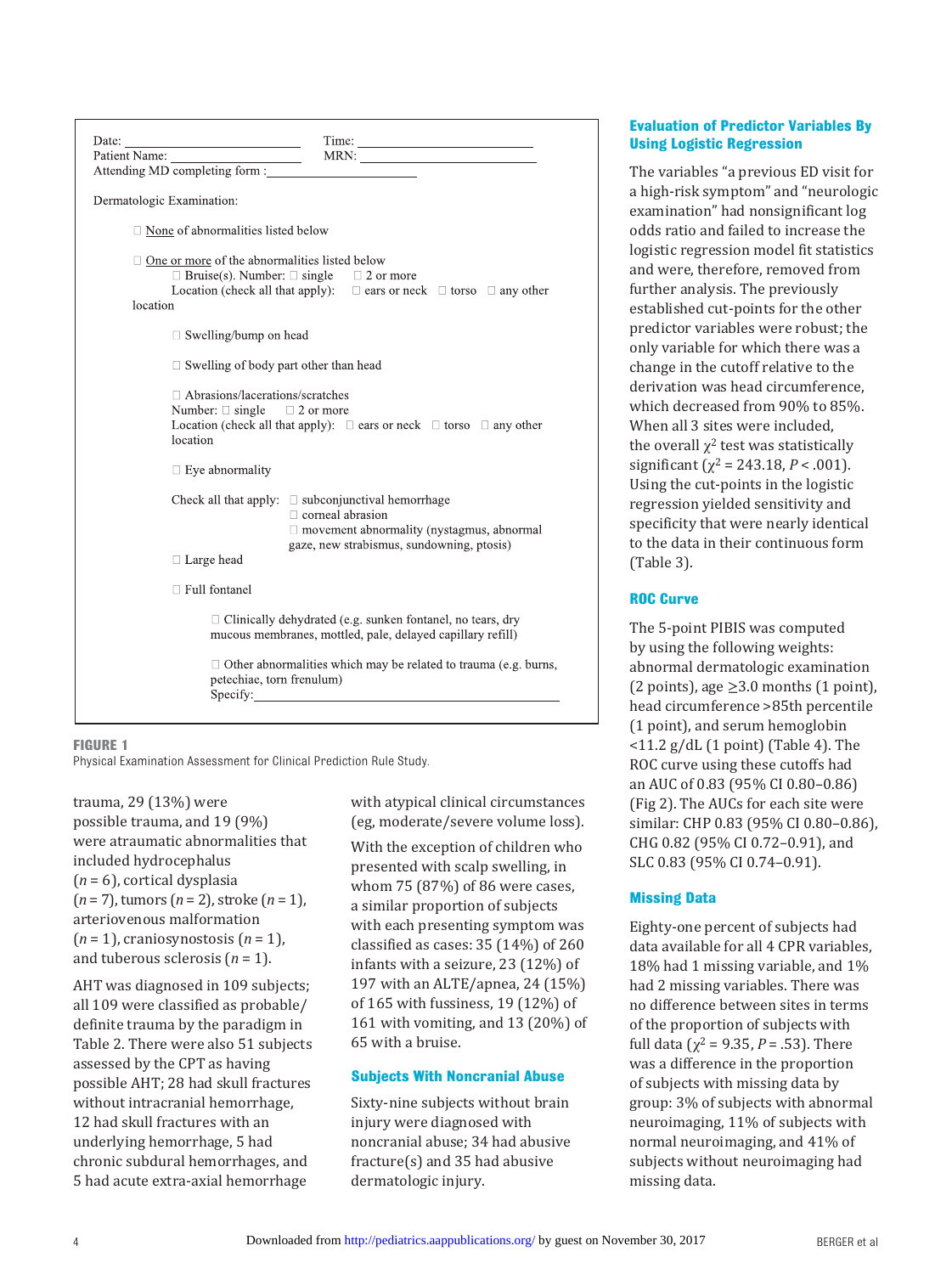#### **TABLE 2** Neuroimaging Classification Paradigm

| Classification        | Definition and Examples                                                                                                                                                                       |
|-----------------------|-----------------------------------------------------------------------------------------------------------------------------------------------------------------------------------------------|
| Normal/<br>clinically | Clinically insignificant abnormality defined as an incidental finding that does not result in<br>any follow-up or is unrelated to the clinical presentation. These include the following:     |
| insignificant         | (1) mild prominence/enlargement or asymmetry of ventricles                                                                                                                                    |
| abnormality           | (2) prominent suture(s) or vascular grooves                                                                                                                                                   |
|                       | (3) enlarged posterior fossa                                                                                                                                                                  |
|                       | (4) plagiocephaly                                                                                                                                                                             |
|                       | (5) mild volume loss                                                                                                                                                                          |
|                       | (6) resolving cephalohematoma <sup>a</sup>                                                                                                                                                    |
|                       | (7) small cysts                                                                                                                                                                               |
|                       | (8) isolated soft tissue swelling <sup>b</sup>                                                                                                                                                |
|                       | (9) sequelae of birth trauma (eg, periventricular leukomalacia, intraventricular<br>hemosiderin, incidental finding of posterior fossa subdural)                                              |
|                       | (10) benign extra-axial fluid of infancy                                                                                                                                                      |
| Equivocal             | Equivocal defined as an interpretation prefaced by "possible," "probable," "suspicious<br>for," "cannot rule out," or "versus." All findings initially assessed as equivocal                  |
|                       | were subsequently categorized as "normal/clinically insignificant abnormality"                                                                                                                |
|                       | or "abnormal" based on clinical testing (eg, additional CTs or MRIs) occurring                                                                                                                |
|                       | during the follow-up period. If no follow-up testing was performed during the                                                                                                                 |
|                       | follow-up period, then the equivocal finding was considered to be "normal/clinically                                                                                                          |
|                       | insignificant."                                                                                                                                                                               |
| Abnormal              | Three categories:                                                                                                                                                                             |
|                       | Probable/definite trauma <sup>c</sup>                                                                                                                                                         |
|                       | (1) most cases of acute extra-axial hemorrhage                                                                                                                                                |
|                       | (2) skull fracture/skull fracture with underlying intracranial hemorrhage                                                                                                                     |
|                       | (3) intraparenchymal contusion/hemorrhage                                                                                                                                                     |
|                       | Possible trauma                                                                                                                                                                               |
|                       | (1) cases of acute extra-axial hemorrhage with atypical clinical circumstance (eg,<br>underlying bleeding disorder, with moderate/severe volume loss, with significant<br>extra-axial spaces) |
|                       | (2) chronic SDH (without acute SDH)                                                                                                                                                           |
|                       | (3) moderate or severe volume loss                                                                                                                                                            |
|                       | (4) laminar necrosis                                                                                                                                                                          |
|                       | (5) encephalomalacia                                                                                                                                                                          |
|                       | (6) cerebral edema (vasogenic or cytotoxic/stroke): localized or diffuse                                                                                                                      |
|                       | Not trauma                                                                                                                                                                                    |
|                       | (1) mass lesions/tumors/cavernoma                                                                                                                                                             |
|                       | (2) hydrocephalus                                                                                                                                                                             |
|                       | (3) craniosynostosis/skeletal dysplasias/other bony abnormalities                                                                                                                             |
|                       | (4) any type of cortical dysplasia                                                                                                                                                            |
|                       | (5) Misc including tuberous sclerosis, Dandy-Walker malformation, arteriovenous                                                                                                               |
|                       | malformation, stroke                                                                                                                                                                          |

Can be traumatic, but is so commonly related to birth trauma in infants that it would not influence clinical care.

b Can be traumatic, but in the absence of a skull fracture or other evidence of trauma, it is far more likely to be due to positioning or a normal variant and would not influence clinical care.

 $c$  All cases of AHT were classified as probable/definite trauma.

#### **Sensitivity, Specificity, and Negative and Positive Predictive Values** Sensitivity, specificity, negative

predictive value (NPV) and positive

predictive value (PPV) were calculated for the 862 subjects with complete data. The sensitivity for identification of abnormal

#### neuroimaging at a score of 2 was 93.0% (95% CI 89.0%–96.0%). The specificity for detection of abnormal neuroimaging at a score of 2 was 53.0% (95% CI 49.0%–57.0%). The NPV of a score of <2 for detection of abnormal neuroimaging was 96.0% (95% CI 93.6%–97.9%), meaning that if a patient had a score of 0 or 1, the clinician could be 96% confident that the infant did not have a brain injury. The PPV of a score  $\geq$  2 for detection of abnormal neuroimaging was 39.0% (95% CI 34.8%–43.6%). There was no difference in the sensitivity, specificity, NPV or PPV among sites (Table 5).

Of the 69 subjects with noncranial abuse, 64 had data available for all 4 predictor variables and 89% (57/64) had a PIBIS score ≥2.

#### **DISCUSSION**

This multicenter prospective CPR validation demonstrates that 4 easily measureable clinical variables (dermatologic examination, age, head circumference, and serum hemoglobin) can help physicians assess which well-appearing highrisk infants might benefit from a head CT. The consistency in the data among the 3 sites and between the retrospective derivation and the prospective validation support the robustness of this CPR. As with all CPRs, PIBIS is meant to supplement, not replace, clinical judgment. PIBIS was designed to be used in wellappearing infants in whom brain injury may not be part of the initial differential diagnosis; it should not be used on infants needing emergent neuroimaging.

#### TABLE 3 Logistic Regression Coefficients for PIBIS

| Variables                                  |       | <b>SE</b> | Wald    | df | D    | Exp(B) | 95% CI for EXP(B) |        |
|--------------------------------------------|-------|-----------|---------|----|------|--------|-------------------|--------|
|                                            |       |           |         |    |      |        | Lower             | Upper  |
| Abnormality on dermatologic<br>examination | 2.242 | 0.201     | 124.833 |    | .000 | 9.414  | 6.353             | 13.951 |
| Age $\geq$ 3.0 mo                          | 0.730 | 0.216     | 11.391  |    | .001 | 2.075  | .358              | 3.171  |
| Head circumference >85th percentile        | 1.221 | 0.227     | 28.952  |    | .000 | 3.392  | 2.174             | 5.292  |
| Hemoglobin $<$ 11.2 g/dL                   | 0.950 | 0.201     | 22.433  |    | .000 | 2.586  | .745              | 3.832  |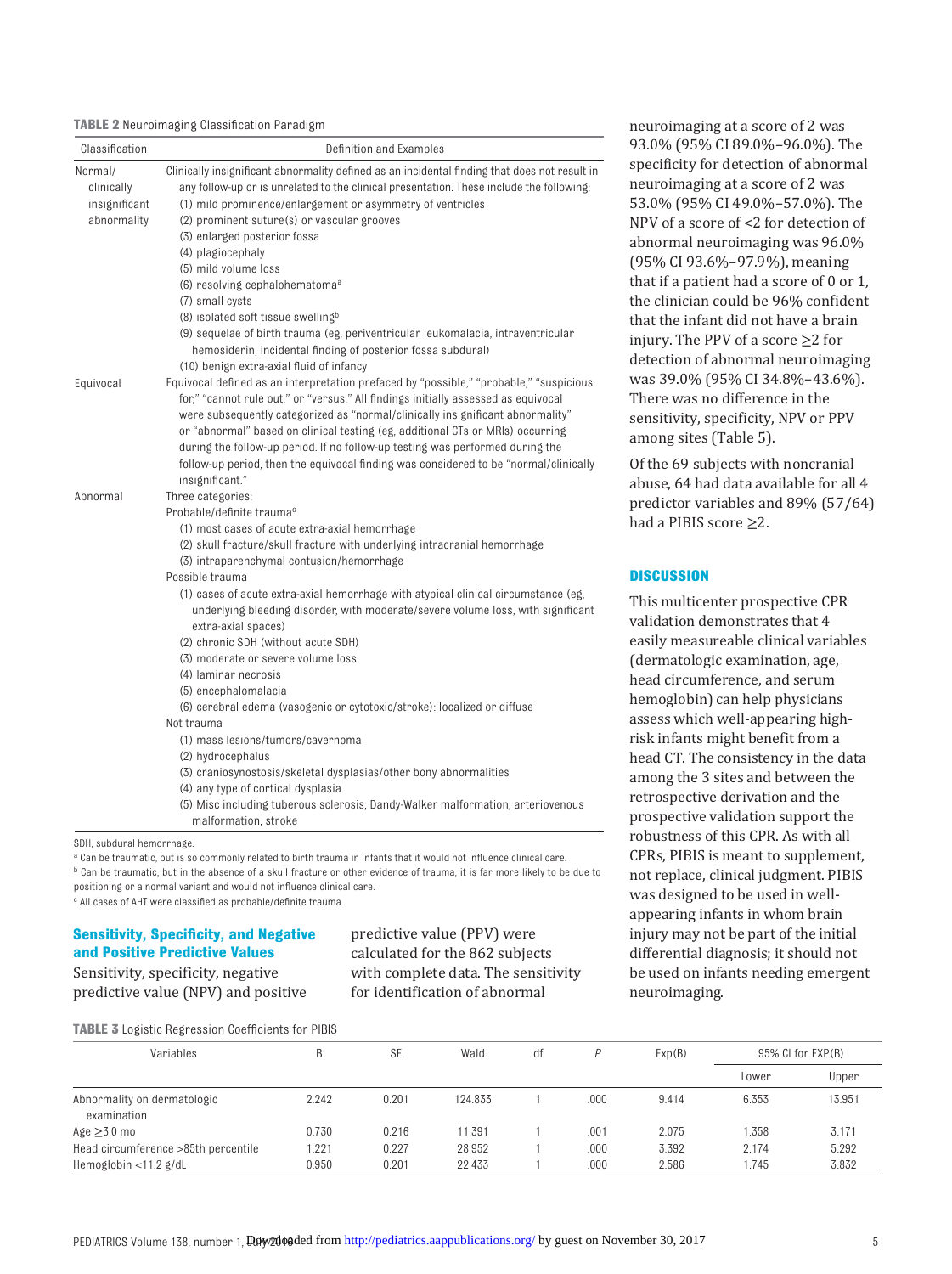**TABLE 4** PIBIS

| Variable                            | Points |
|-------------------------------------|--------|
| Abnormality on dermatologic         | 2      |
| examination                         |        |
| Age $\geq$ 3.0 mo                   | 1      |
| Head circumference >85th percentile | 1      |
| Hemoglobin $<$ 11.2 g/dL            |        |

The goal of PIBIS is not to decrease the number of infants who undergo the screening test, head CTs in this case. Instead, the goal is to target head CTs to those infants who are most likely to have a positive result, an important goal given the growing concern about head CT use in young children.19 Consistent with this goal is that the proportion of infants who would undergo head CT by using PIBIS (55%) is almost identical to the proportion who underwent head CT as part of routine clinical care (59%). In the case of mild AHT in which published data suggest that clinical judgment has a sensitivity of ∼70%, 12 our validation suggests that this sensitivity can be increased to >90% without an increase in head CT use. At the same time, the very high NPV when the PIBIS is 0 or 1 (96% [95% CI 93.6%–97.9%]) demonstrates that there is a cohort of low-risk infants who can be safely discharged without neuroimaging.

PIBIS is not designed to diagnose AHT, but to prompt the treating physician to consider the brain as a possible etiology of an infant's symptoms. This is an important distinction because brain abnormalities, such as a brain tumor, can present with the same symptoms as AHT. That just >50% (109/214) of the children with abnormal neuroimaging had definite/probable AHT is evidence that AHT is just one of many conditions that may present with soft neurologic signs. At the time PIBIS is applied, the cause of the presenting symptom is not known; as a result, sensitivity,





ROC for 3 sites combined, ROC curve demonstrating ability to discriminate cases from controls. AUC = 0.83 (95% CI 0.80–0.86), *P* < .00.

specificity, NPV, and PPV were calculated for brain abnormalities in general rather than for AHT in particular. Importantly, PIBIS appears to be able to identify infants with both atraumatic and traumatic abnormalities. If a head CT demonstrates abnormalities that may be consistent with AHT, then a full evaluation for AHT would need to be strongly considered. The relatively small number of patients with atraumatic conditions relative to the number of patients with AHT is consistent with the fact that the incidence of AHT is higher than that of brain tumors<sup>20</sup> or hydrocephalus.21 The incidence of AHT in this study was higher than what we predicted when performing our initial sample size calculation. This was likely because the study took place over a period that included the Great Recession when the rate of AHT increased in multiple regions of the country, including western Pennsylvania, where most of the study subjects were enrolled.<sup>22,23</sup>

PIBIS was developed to maximize sensitivity with the goal of being able to identify >90% of well-appearing infants with AHT. Our data suggest that using PIBIS with a cutoff score of 2 would identify >90% of children with abnormal neuroimaging with a

**TABLE 5** Sensitivity and Specificity of the PIBIS for Abnormal Neuroimaging at Each Score

| UUU U          |             |             |
|----------------|-------------|-------------|
| Score          | Sensitivity | Specificity |
| 0              | 1.00        | O           |
|                | 0.99        | 0.12        |
| $\overline{2}$ | 0.93        | 0.53        |
| 3              | 0.81        | 0.75        |
| 4              | 0.45        | 0.90        |
| 5              | 0.12        | 1.00        |

specificity of just >50%. Increasing the cutoff to 3 would decrease sensitivity to 81%, but would increase the specificity to 75%. Deciding whether to recommend a cutoff of 2 or 3 depends, in part, on the risk of neuroimaging. Although head CT is currently the goldstandard test to evaluate for brain injury in an ED setting and the one that was used in the current study, new data suggest that a rapid brain MRI may be a viable alternative.<sup>24-26</sup> By eliminating radiation exposure, a rapid brain MRI would change the risk-benefit ratio and the PIBIS score at which one might obtain neuroimaging.

The fact that close to 90% of the subjects with noncranial abuse had a PIBIS score of ≥2 is related to the dermatologic variable. Only dermatologic abnormalities consistent with trauma, and not atraumatic findings, such as rashes, were included in this assessment. Studies have demonstrated high rates of abnormal head CTs in infants with bruising, $13,27$  which has led the American Academy of Pediatrics to recommend neuroimaging in nonmobile infants with noncranial abuse.28 PIBIS is, therefore, consistent with current clinical recommendations.

The lack of predictive value of "a previous ED visit for a highrisk symptom" and "neurologic examination" was surprising given their predictive strength in the derivation. We hypothesize that the lack of predictive value of the previous ED visit relates to recall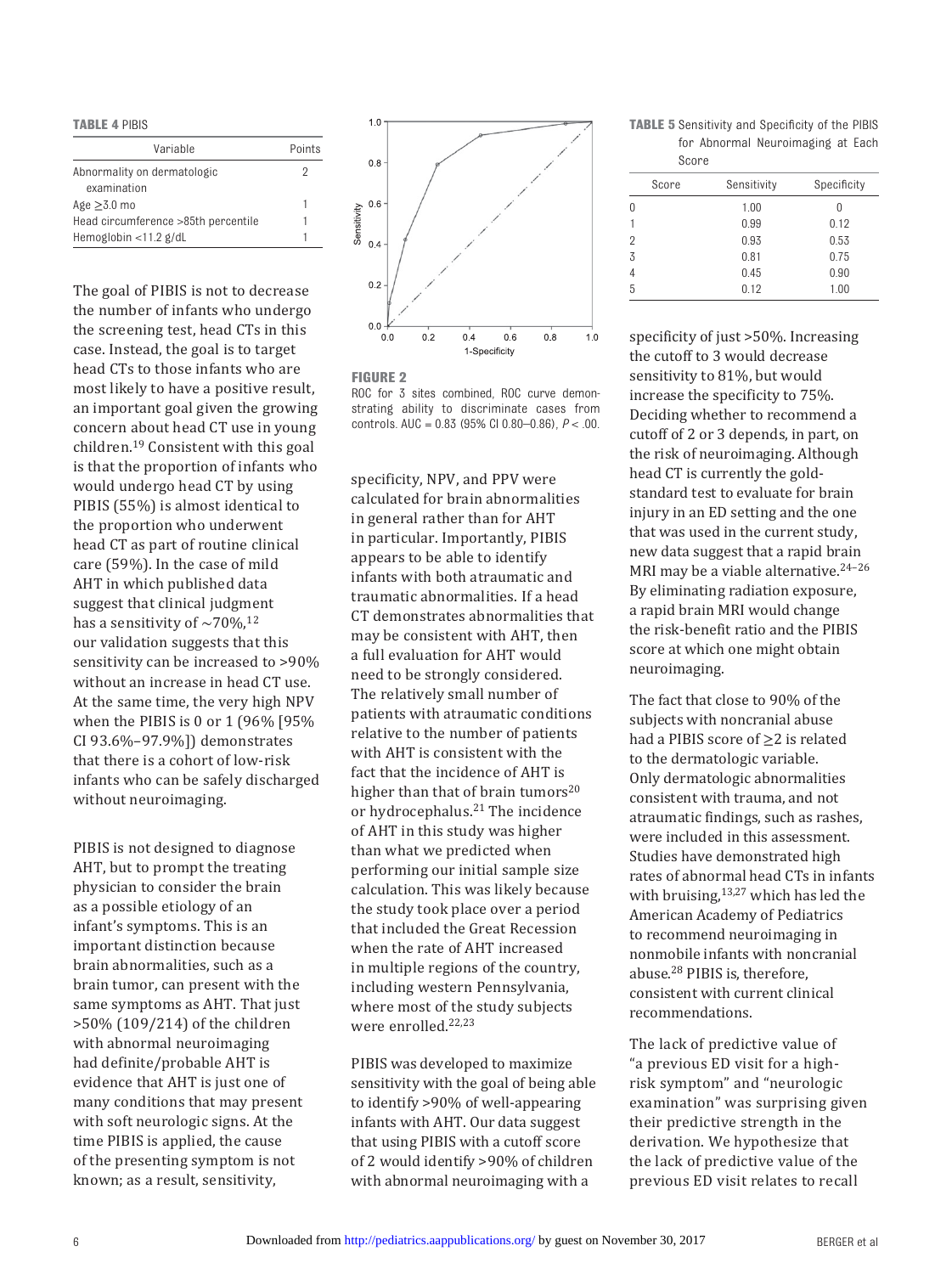bias in the retrospective derivation. Physicians routinely ask about previous ED visits when evaluating an infant for suspected abuse, but may not ask about this history for all infants presenting with nonspecific complaints. The lack of predictive value of the neurologic examination likely relates to the transient and subtle nature of neurologic abnormalities, such as fussiness.

We recognize that there is controversy about whether to dichotomize continuous predictor variables.29 Although accuracy is clearly important, ease of use is also critical for success of any CPR. For this reason, we dichotomized the predictor variables, similar to other studies.<sup>16, 30, 31</sup>

Because not all subjects had neuroimaging, some cases may have been misclassified as controls. By tracking all subjects during the follow-up period, we sought to decrease the possibility of misclassification. Furthermore, both CHP and SLC, in which 90% of the subjects were enrolled, are the only regional level I trauma centers; all children with suspected AHT in these regions would be evaluated at the participating hospital.

We cannot assess whether the study itself affected physicians' practice. In most cases, the treating physician obtained consent to allow investigators to approach families and was, therefore, aware that the study was designed to develop a CPR for identification of brain injury. This may have prompted the treating physician to consider brain injury in the differential diagnosis and, therefore, order a head CT.

A final limitation is this was a convenience sample. During the study period, other children with similar symptoms were evaluated in the study EDs but were not approached for enrollment. There is no reason to believe, or are there data to suggest, that infants who come to an ED with nonspecific symptoms at 2 AM, for example, are different from infants who come at 4 PM as it relates to the variables in PIBIS or to the likelihood of having a brain abnormality.

#### **CONCLUSIONS**

In conclusion, our study suggests that PIBIS can identify infants at increased risk for brain injury who should undergo neuroimaging. As with all CPR, implementation analysis is essential before incorporating PIBIS into clinical practice to determine whether PIBIS improves identification of AHT and/or changes the use of neuroimaging to screen for brain injury in the ED setting.

#### **ACKNOWLEDGMENTS**

We thank Pamela Rubin, RN (Children's Hospital of Pittsburgh of UPMC), Jane Flores, RN (Ann & Robert H. Lurie Children's Hospital in Chicago), and Kammy Jacobson, RN (Primary Children's Hospital) for data collection, and Lauren McCullaugh, MPH (Hofstra North Shore Long Island School of Medicine) for data analysis and interpretation.

#### **ABBREVIATIONS**

AHT: abusive head trauma ALTE: apparent life-threatening event AUC: area under the curve CHG: Ann & Robert H. Lurie Children's Hospital in Chicago, IL CHP: Children's Hospital of

- Pittsburgh of UPMC
- CI: confidence interval
- CPR: clinical prediction rule CPT: Child Protection Team
- CT: computed tomography
- ED: emergency department
- NPV: negative predictive value
- PIBIS: Pittsburgh Infant Brain
	- Injury Score
- PPV: positive predictive value
- ROC: receiver operator characteristic curve
- SLC: Primary Children's Hospital in Salt Lake City, Utah

for important intellectual content, and obtaining funding; Dr Richichi was involved with the design of the study, analysis and interpretation of data, drafting of the manuscript, critical revision of the manuscript for important intellectual content, and statistical analysis; and Dr Kochanek was involved with the conception and design of the study, critical revision of the manuscript for important intellectual content, and obtaining funding.

**DOI:** 10.1542/peds.2015-3756

Accepted for publication Apr 5, 2016

 Address correspondence to Rachel P. Berger, MD, MPH, Department of Pediatrics, Division of Child Advocacy, Children's Hospital of Pittsburgh of UPMC, 4401 Penn Ave, Pittsburgh, PA 15224. E-mail: rachel.berger@chp.edu

PEDIATRICS (ISSN Numbers: Print, 0031-4005; Online, 1098-4275).

Copyright © 2016 by the American Academy of Pediatrics

FINANCIAL DISCLOSURE: The authors have indicated they have no financial relationships relevant to this article to disclose.

**FUNDING:** The study was funded by National Institutes of Health grant R01HD055986 from the *Eunice Kennedy Shriver* National Institute of Child Health and Human Development. The National Institutes of Health was involved in the design of the study. Funded by the National Institutes of Health (NIH).

**POTENTIAL CONFLICT OF INTEREST:** Dr Herman has served as a paid expert witness in cases of alleged physical abuse. The other authors have indicated they have no potential conflicts of interest to disclose.

**COMPANION PAPER:** A companion to this article can be found online at www.pediatrics.org/cgi/doi/10.1542/peds.2016-1190.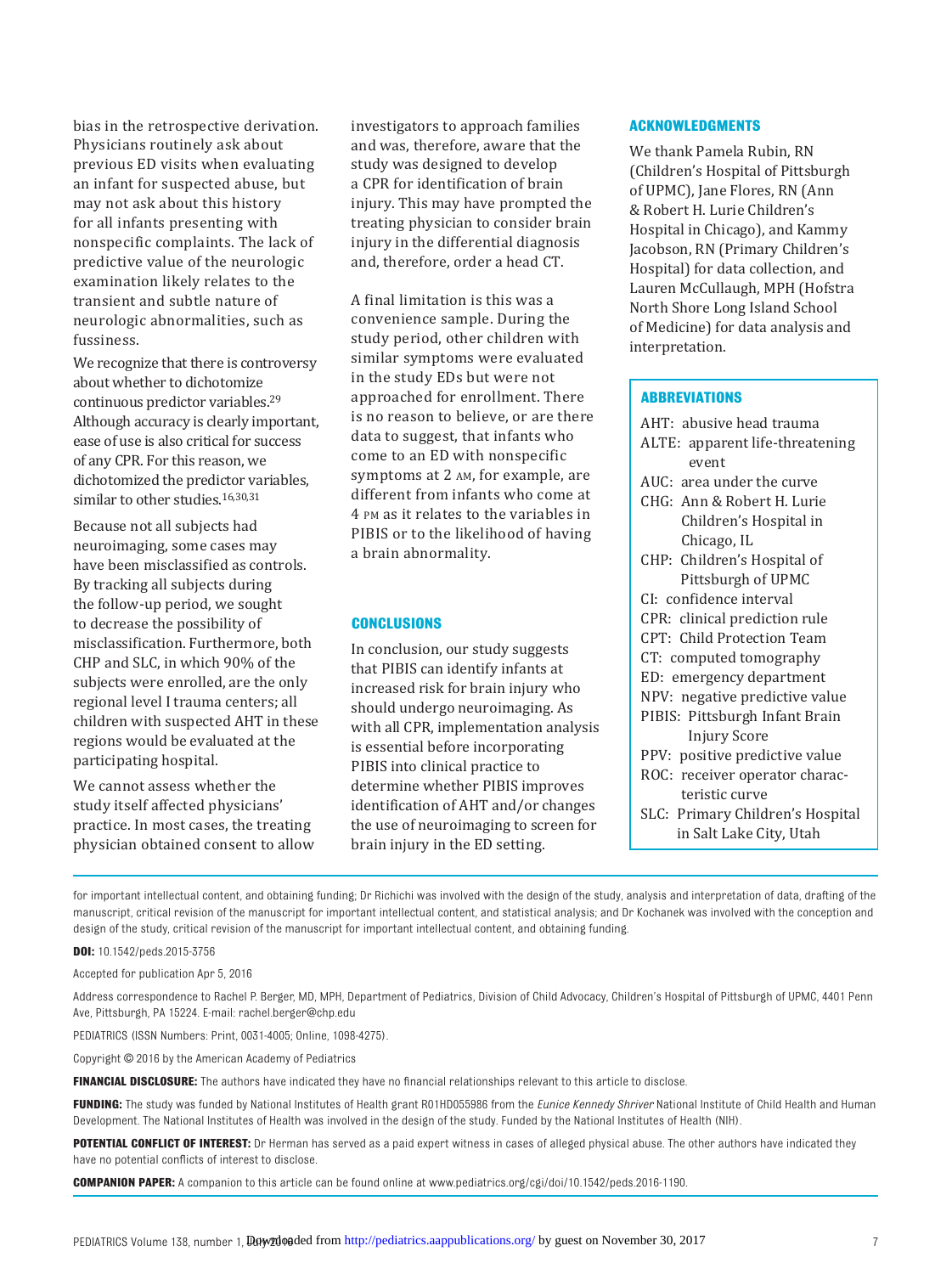#### **REFERENCES**

- 1. Keenan HT, Runyan DK, Marshall SW, Nocera MA, Merten DF, Sinal SH. A population-based study of inflicted traumatic brain injury in young children. *JAMA*. 2003;290(5):621–626
- 2. Duhaime AC, Christian CW, Rorke LB, Zimmerman RA. Nonaccidental head injury in infants—the "shakenbaby syndrome." *N Engl J Med*. 1998;338(25):1822–1829
- 3. Parks S, Annest J, Hill A, Karch D. *Pediatric Abusive Head Trauma: Recommended Defi nitions for Public Health Surveillance and Research*. Atlanta, GA: Centers for Disease Control and Prevention; 2012
- 4. US Department of Health and Human Services, Administration on Children, Youth and Families, Children's Bureau. Child maltreatment 2013. http:// www. acf. hhs. gov/ programs/ cb/ researchdata-technology/statistics-research/ child-maltreatment. Published 2015
- 5. Shanahan ME, Zolotor AJ, Parrish JW, Barr RG, Runyan DK. National, regional, and state abusive head trauma: application of the CDC algorithm. *Pediatrics*. 2013;132(6). Available at: www.pediatrics.org/cgi/ content/full/132/6/e1546
- 6. Barlow KM, Minns RA. Annual incidence of shaken impact syndrome in young children. *Lancet*. 2000;356(9241):1571–1572
- 7. Sibert JR, Payne EH, Kemp AM, et al. The incidence of severe physical child abuse in Wales. *Child Abuse Negl*. 2002;26(3):267–276
- 8. Flaherty EG. Analysis of caretaker histories in abuse: comparing initial histories with subsequent confessions. *Child Abuse Negl*. 2006;30(7):789–798
- 9. Haviland J, Russell RI. Outcome after severe non-accidental head injury. *Arch Dis Child*. 1997;77(6):504–507
- 10. Morris MW, Smith S, Cressman J, Ancheta J. Evaluation of infants with subdural hematoma who lack external evidence of abuse. *Pediatrics*. 2000;105(3 pt 1):549–553
- 11. Oral R, Yagmur F, Nashelsky M, Turkmen M, Kirby P. Fatal abusive head trauma cases: consequence of medical staff missing milder forms of physical abuse. *Pediatr Emerg Care*. 2008;24(12):816–821
- 12. Jenny C, Hymel KP, Ritzen A, Reinert SE, Hay TC. Analysis of missed cases of abusive head trauma. *JAMA*. 1999;281(7):621–626
- 13. Rubin DM, Christian CW, Bilaniuk LT, Zazyczny KA, Durbin DR. Occult head injury in high-risk abused children. *Pediatrics*. 2003;111(6 pt 1):1382–1386
- 14. Laupacis A, Sekar N, Stiell IG. Clinical prediction rules. A review and suggested modifications of methodological standards. *JAMA*. 1997;277(6):488–494
- 15. McGinn TG, Guyatt GH, Wyer PC, Naylor CD, Stiell IG, Richardson WS; Evidence-Based Medicine Working Group. Users' guides to the medical literature: XXII: how to use articles about clinical decision rules. *JAMA*. 2000;284(1):79–84
- 16. Kharbanda AB, Taylor GA, Fishman SJ, Bachur RG. A clinical decision rule to identify children at low risk for appendicitis. *Pediatrics*. 2005;116(3):709–716
- 17. Infantile apnea and home monitoring. *Natl Inst Consens Dev Conf Consens Statement*. 1986 Oct;6(6):1–10
- 18. Berger RP, Dulani T, Adelson PD, Leventhal JM, Richichi R, Kochanek PM. Identification of inflicted traumatic brain injury in well-appearing infants using serum and cerebrospinal markers: a possible screening tool. *Pediatrics*. 2006;117(2):325–332
- 19. Miglioretti DL, Johnson E, Williams A, et al. The use of computed tomography in pediatrics and the associated radiation exposure and estimated cancer risk. *JAMA Pediatr*. 2013;167(8):700–707
- 20. Ostrom QT, Gittleman H, Liao P, et al. CBTRUS statistical report: primary brain and central nervous system tumors diagnosed in the United States in 2007-2011. *Neuro-oncol*. 2014;16(suppl 4):iv1–iv63
- 21. Garne E, Loane M, Addor MC, Boyd PA, Barisic I, Dolk H. Congenital hydrocephalus—prevalence, prenatal diagnosis and outcome of pregnancy in four European regions. *Eur J Paediatr Neurol*. 2010;14(2):150–155
- 22. Berger RP, Fromkin JB, Stutz H, et al. Abusive head trauma during a time of increased unemployment:

a multicenter analysis. *Pediatrics*. 2011;128(4):637–643

- 23. Huang MI, O'Riordan MA, Fitzenrider E, McDavid L, Cohen AR, Robinson S. Increased incidence of nonaccidental head trauma in infants associated with the economic recession. *J Neurosurg Pediatr*. 2011;8(2):171–176
- 24. Ho C, Yasrebi M, Kralik S, Hicks R, Harris M, Hibbard R. Preliminary findings comparing ultrafast MRI brain and conventional MRI brain techniques in the non-accidental trauma pediatric population. In: The 53rd Annual Meeting of the American Society of Neuroradiology; April 25-30, 2015; Chicago, IL
- 25. Becker J, Kubal W, Hur S, et al. The utility of a rapid 13-minute MRI protocol for evaluation of the pediatric brain following intracranial trauma. In: The 53rd Annual Meeting of the American Society of Neuroradiology; April 25-30, 2015; Chicago, IL
- 26. Flom L, Fromkin J, Panigrahy A, Tyler-Kabara E, Berger RP. Development of a screening MRI for infants at risk for abusive head trauma. *Pediatr Radiol*. 2016;46(4):519–526
- 27. Laskey AL, Holsti M, Runyan DK, Socolar RR. Occult head trauma in young suspected victims of physical abuse. *J Pediatr*. 2004;144(6):719–722
- 28. Christian CW; Committee on Child Abuse and Neglect, American Academy of Pediatrics. The evaluation of suspected child physical abuse. *Pediatrics*. 2015;135(5). Available at: www. pediatrics. org/ cgi/ content/ full / 135/ 5/ e1337
- 29. Royston P, Altman DG, Sauerbrei W. Dichotomizing continuous predictors in multiple regression: a bad idea. *Stat Med*. 2006;25(1):127–141
- 30. Whooley MA, Avins AL, Miranda J, Browner WS. Case-finding instruments for depression. Two questions are as good as many. *J Gen Intern Med*. 1997;12(7):439–445
- 31. Wisnivesky JP, Henschke C, Balentine J, Willner C, Deloire AM, McGinn TG. Prospective validation of a prediction model for isolating inpatients with suspected pulmonary tuberculosis. *Arch Intern Med*. 2005; 165(4):453–457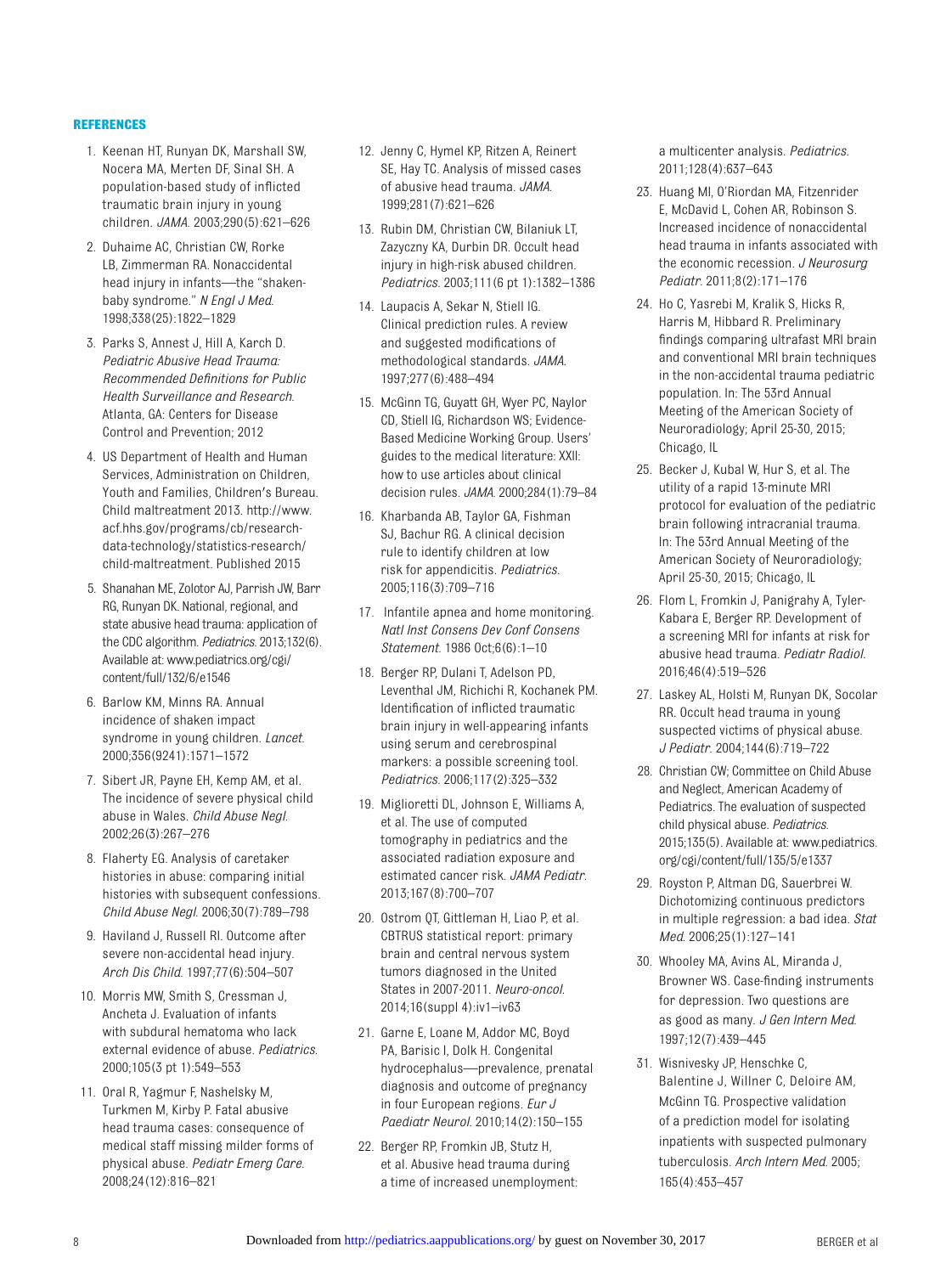### **Trauma Validation of the Pittsburgh Infant Brain Injury Score for Abusive Head**

and Patrick M. Kochanek Saladino, Lynda Flom, Elizabeth C. Tyler-Kabara, Tom McGinn, Rudolph Richichi Rachel Pardes Berger, Janet Fromkin, Bruce Herman, Mary Clyde Pierce, Richard A.

*Pediatrics* originally published online June 23, 2016;

| Updated Information $\&$<br><b>Services</b> | including high resolution figures, can be found at:<br>http://pediatrics.aappublications.org/content/early/2016/06/21/peds.2<br>015-3756                                                                                                                                                                                                                                                                                                                                                    |
|---------------------------------------------|---------------------------------------------------------------------------------------------------------------------------------------------------------------------------------------------------------------------------------------------------------------------------------------------------------------------------------------------------------------------------------------------------------------------------------------------------------------------------------------------|
| <b>References</b>                           | This article cites 27 articles, 8 of which you can access for free at:<br>http://pediatrics.aappublications.org/content/early/2016/06/21/peds.2<br>015-3756.full#ref-list-1                                                                                                                                                                                                                                                                                                                 |
| <b>Subspecialty Collections</b>             | This article, along with others on similar topics, appears in the<br>following collection $(s)$ :<br><b>Head and Neck Injuries</b><br>http://classic.pediatrics.aappublications.org/cgi/collection/head_neck<br>_injuries_sub<br><b>Traumatic Brain Injury</b><br>http://classic.pediatrics.aappublications.org/cgi/collection/traumatic_<br>brain_injury_sub<br><b>Child Abuse and Neglect</b><br>http://classic.pediatrics.aappublications.org/cgi/collection/child_abus<br>e neglect sub |
| Permissions & Licensing                     | Information about reproducing this article in parts (figures, tables) or<br>in its entirety can be found online at:<br>https://shop.aap.org/licensing-permissions/                                                                                                                                                                                                                                                                                                                          |
| <b>Reprints</b>                             | Information about ordering reprints can be found online:<br>http://classic.pediatrics.aappublications.org/content/reprints                                                                                                                                                                                                                                                                                                                                                                  |

. 60007. Copyright © 2016 by the American Academy of Pediatrics. All rights reserved. Print ISSN: American Academy of Pediatrics, 141 Northwest Point Boulevard, Elk Grove Village, Illinois, has been published continuously since . Pediatrics is owned, published, and trademarked by the Pediatrics is the official journal of the American Academy of Pediatrics. A monthly publication, it